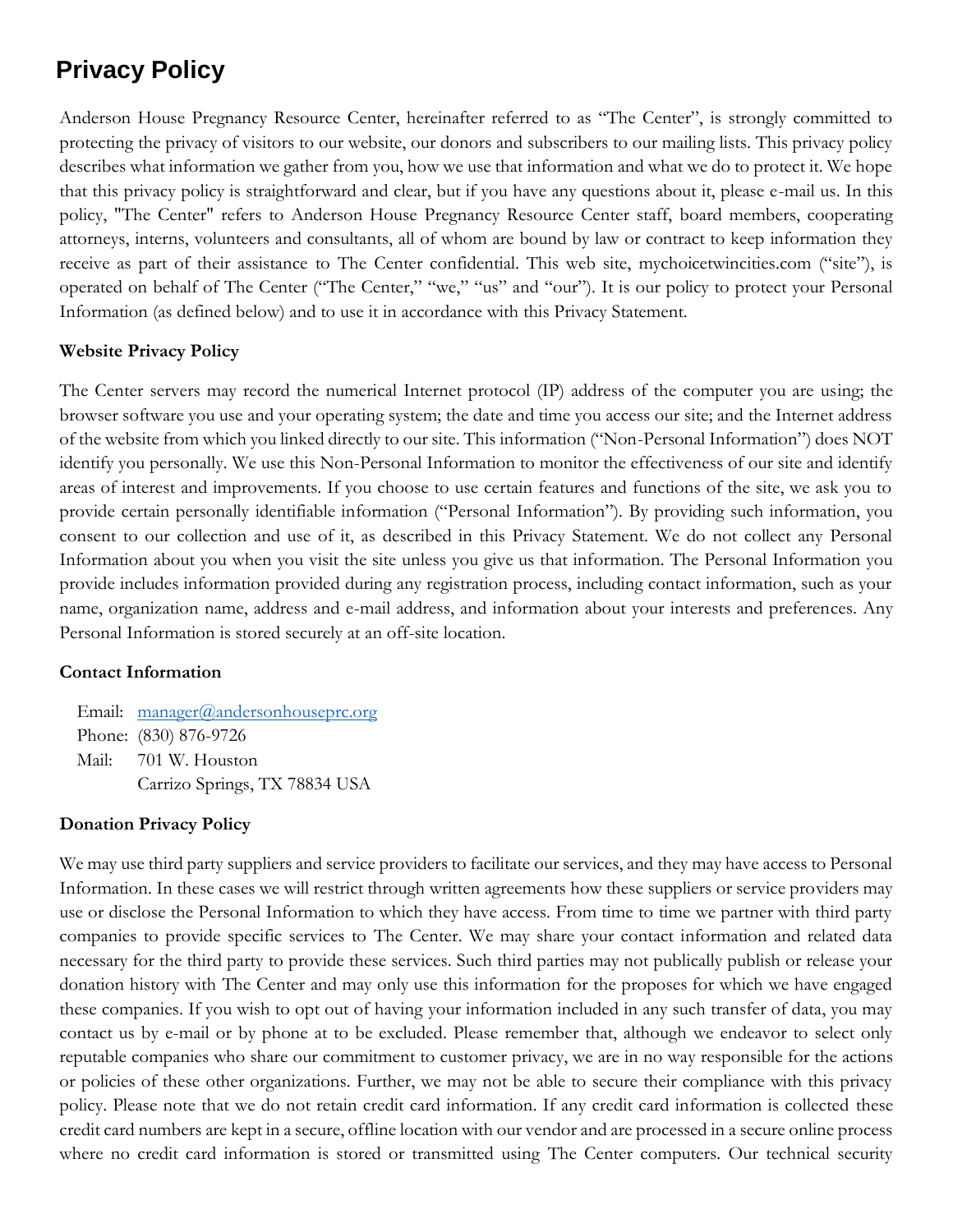measures include using industry standard 128bit encryption to secure the transfer of data between your browser and our payment processor vendor's servers. Although we will use all reasonable means to safeguard the privacy of your personal information, transmissions made via the Internet cannot be made absolutely secure. When our forms ask users to enter sensitive information (such as a credit card number), that information is encrypted and is protected with the best encryption method in the industry - Secure Sockets Layer (SSL). While on a secure page the lock icon on the bottom of Web browsers such as Firefox and Microsoft Internet Explorer becomes locked, as opposed to unlocked, or open.

## **Mailing List Privacy Policy**

The Center maintains several mailing lists. There are a number of ways to subscribe to mailing lists of The Center, including submitting a form at our website or e-mailing us. When you subscribe, you will receive a confirmation message welcoming you to the mailing list of The Center. You may remove your name from our e-mail list at any time by sending a request to the email in the Contact Information of this policy.

## **Publicly Sharing Your Comments and Stories**

The Center often receives information from website visitors who have successfully participated in our programs and/or employed our resources. In certain instances, we would like to publicly share the comments and stories we receive by posting this information on our website. We will not, however, publicly share ANY information we receive on our website without first receiving the express consent of the individual who submitted the information. Furthermore, we will not post information in any way that specifically identifies the sender of that information unless the sender approves it.

#### **Children**

We do not knowingly collect any information from children under 13.

## **Compelled Disclosure**

If we are required by law to disclose the information that you have submitted, we will attempt to provide you with notice (unless we are prohibited) that a request for your information has been made in order to give you an opportunity to object to the disclosure. We will attempt to provide this notice by e-mail, if you have given us an email address or by postal mail if you have entered a postal address. We will independently object to overly broad requests for access to information about users of our site. If you do not challenge the disclosure request, we may be legally required to turn over your information.

## **Links**

We provide links on The Center sites to other sites of interest. We do not endorse the content of these sites or guarantee that they will abide by this Privacy Statement. Your use of such linked sites is subject to the terms and conditions and privacy policies of the providers of those sites. We encourage our users to be aware when they leave our site and to read the privacy statements of each site that collects Personal Information.

## **Use of Cookies**

The use of cookies enables us to enhance your visits to the site. However, the site is designed to be functional when cookies are turned off. Cookies are alphanumeric identifiers that are transferred to your computer's hard drive through your web browser. The Help portion of the toolbar on most browsers will tell you how to prevent your browser from accepting new cookies. This may limit some functionality, specifically registering for The Center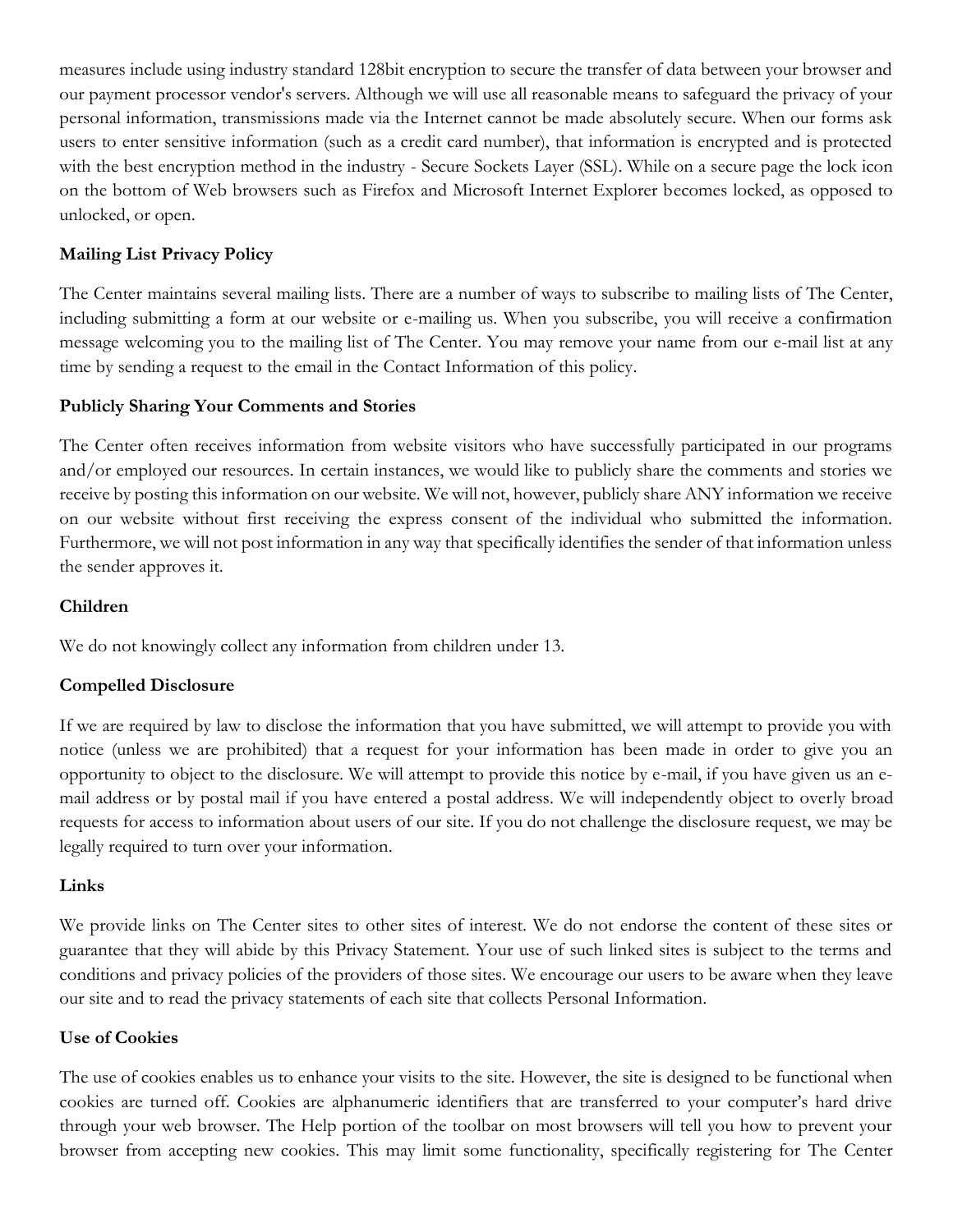events. Cookies enable us to recognize your browser and provide features that are tailored to your needs. We may use information from cookies for purposes of planning and tracking, as well as assessing the technical function of the site. We may also use cookies to track information about which pages you visit within the site to help us gauge the effectiveness of the site or our content.

## **Providing and Receiving Information**

You can always choose not to provide information or to opt-out of receiving communications from us at any time. We can be contacted using any of the methods stated in the Contact Information section found earlier in this document.

## **Changes to this Statement**

We may amend this Privacy Policy at our discretion at any time. If we change this privacy policy in any substantial way, we will notify you by posting a notice of the change on our website. We will make an effort to send notice of the change to our users via e-mail, provided that we have your e-mail address on record as a patron, client, e-mail list subscriber, or other participant in our services. If you disagree with the terms of the amended policy, you may choose to discontinue subscribing to our services at any time by notifying us by email.

# **Terms of Use**

By entering this site or the links accessible through this site, you expressly agree to be bound by this agreement. The information and the resources contained on and accessible through this site are made available by The Center and/or its suppliers and vendors, and are subject to your agreement to their terms and conditions.

All Contents copyright © Anderson House Pregnancy Resource Center or copyright © Heartbeat International, Inc.

All rights reserved, The Center and Heartbeat International, Inc. make this website available and free to all users for the purpose of providing educational information on pro-life issues and information helpful to our affiliates. Your use of this website indicates your agreement to be bound by the Terms of Use.

All materials on this server and this Internet site, including the site's design, layout, and organization, are owned and copyrighted by Heartbeat International, Inc, or its suppliers or vendors, and are protected by U.S. and international copyrights. Requests to publish, copy, reproduce, distribute, transfer, or otherwise use in whole or in part may be sent to Support@HeartbeatInternational.org.

Only your personal use of such materials is permitted, which means that you may access, download, or print such materials for your personal use only. Commercial use of any sort is expressly prohibited. You agree not to change or delete any copyright or proprietary notice from materials downloaded from this site or any site accessible through this site. Any requests for The Center's permission to publish, copy, reproduce, distribute, transfer, or otherwise use any content of the website should be send by mail or email to the addresses listed above.

By using this site, you expressly agree to be bound to the foregoing terms and conditions.

# **Use of Information and Resources**

You understand and agree that neither The Center, nor its suppliers or vendors or linked domain names are responsible or liable for any claim, loss, or damage, of any kind, directly or indirectly resulting from your use of this site or the information or the resources contained on or accessible through it.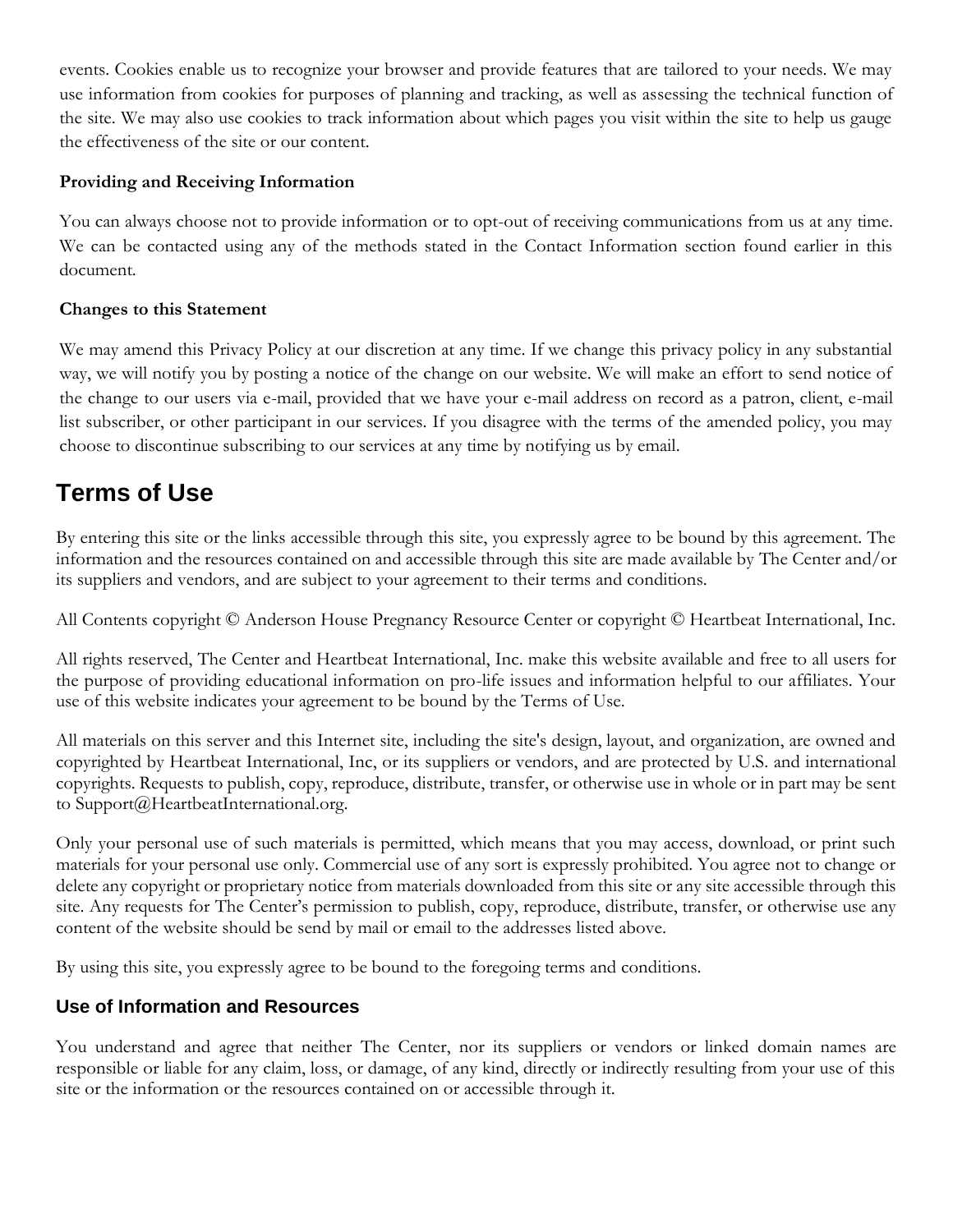The Center expressly disclaim any implied warranty or representation about the information or accuracy, relevance, timeliness, completeness, or appropriateness for any particular purpose of any kind. Your use of this site is also subject to all additional disclaimers and caveats that may appear throughout the site.

All manuals and resources published or distributed by The Center are designed for general informational purposes and should not be relied upon as a substitute for the direct counsel of an attorney, professional counselor, or medical professional. Manuals and resources published or distributed by The Center are not intended to replace the advice of a licensed medical doctor, therapist, counselor, psychiatrist, psychologist or attorney.

# **Links to Other Internet Sites**

This site also includes links to other Internet sites. Be aware that The Center does not control, makes no guarantees about, and disclaims any express or implied representations or warranties about the accuracy, relevance, timeliness, completeness, or appropriateness for a particular purpose of the information or the resources contained on these or any other Internet sites. All information in any of The Center's site, or associated or linked site, is extracted, read, used, or relied upon by you at your own risk.

# **Disclaimer of Warranty**

The Center, and its suppliers and vendors disclaim all express or implied representations or warranties with regard to the information, services, products, materials, and any other resources contained on or accessible through this site, including without limitation any implied warranties of merchantability or fitness for a particular purpose. All information provided by The Center is made available "as is" and "as available" without warranty of any kind, or any express or implied promise, including, by way of example, its continuing availability.

# **Limitation of Liability**

To the maximum extent permitted by applicable law, in no event shall The Center, or its suppliers or vendors be liable for any direct, indirect, special, punitive, incidental, exemplary, contractual, or consequential damages, or any damages whatsoever of any kind, resulting from any loss, which by way of example, includes loss of use, loss of data, loss of profits, business interruption, litigation, or any other pecuniary loss, whether based on breach of contract, tort (including negligence), product liability, or otherwise, arising out of or in any way connected with the use or performance of this site, with the delay or inability to use this site, or with the provision of or failure to make available any information, services, products, materials, or other resources contained on or accessible through this site, even if advised of the possibility of such damages.

With respect to products, goods, or services purchased from any entity identified, listed, named or contacted through The Center website, or any links to The Center website, in no event shall The Center be liable for any direct, indirect, special, punitive, incidental, exemplary, or consequential damages, or any damages whatsoever, resulting from any loss of use, loss of profits, litigation, or any other pecuniary loss, whether based on breach of contract, tort (including negligence), product liability, or otherwise, arising out of or in any way connected with the provision of or failure to make available any such products, goods, or services, even if advised of the possibility of such damages.

You acknowledge and agree that the limitations set forth above are elements of this agreement, and that this site would not be provided to you absent such limitations.

# **Indemnification**

You agree to indemnify, defend, and hold harmless The Center and its suppliers and vendors from any liability, loss, claim, and expense (including reasonable attorneys' fees) related to your violation of this agreement or use of this site in any manner. Your use of this site shall constitute your acceptance of the terms of this Agreement, as revised and modified, if any, each and every time you access this site. The Center may modify this agreement at any time, and such modifications shall be effective immediately upon posting of the modified agreement.